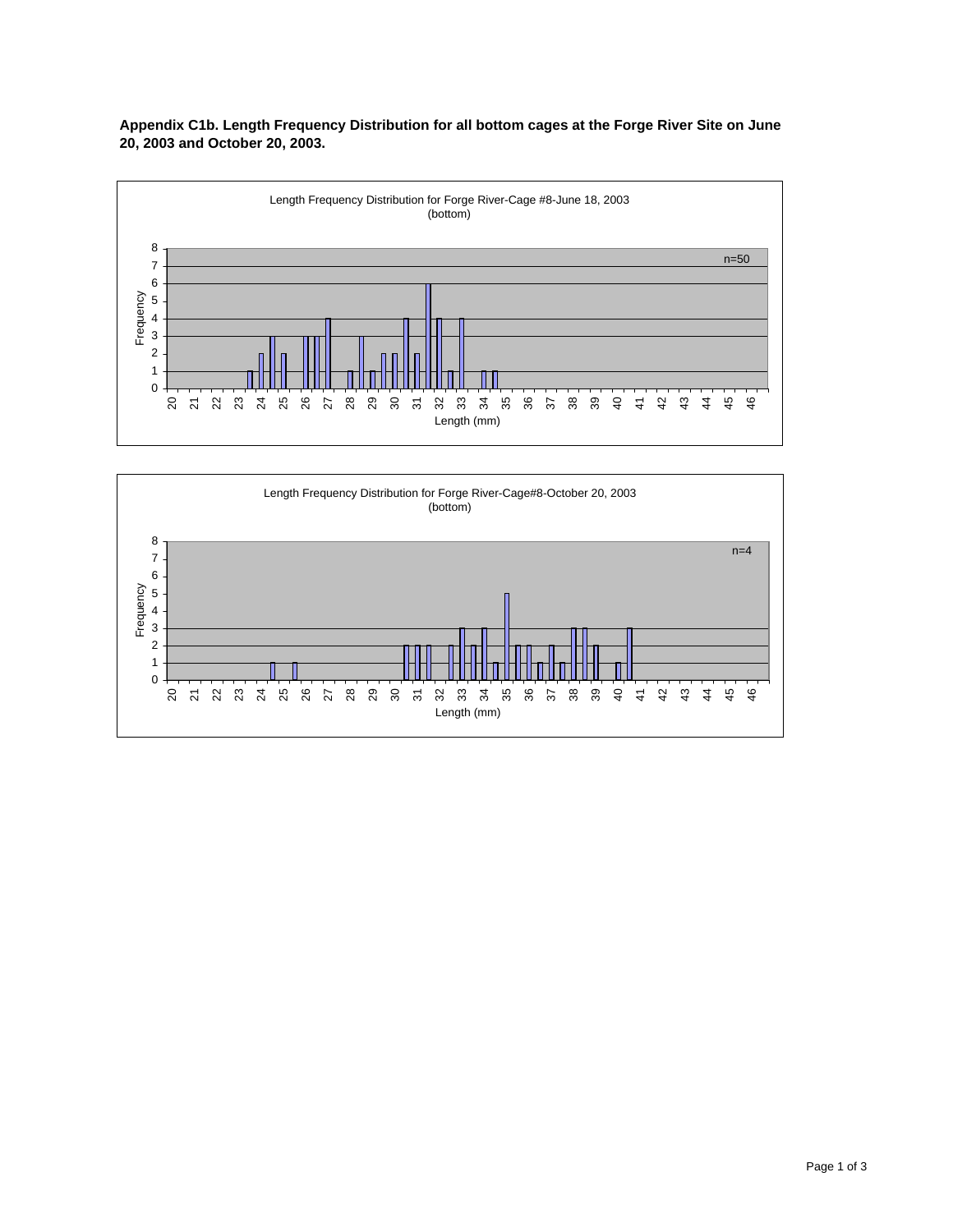



32 32 33 34 35 36

Length (mm)

a 4  $\frac{1}{4}$ 

44 45 46

21 22

21 22 23 24 25 26 27 28 29 30

 $\overline{3}$